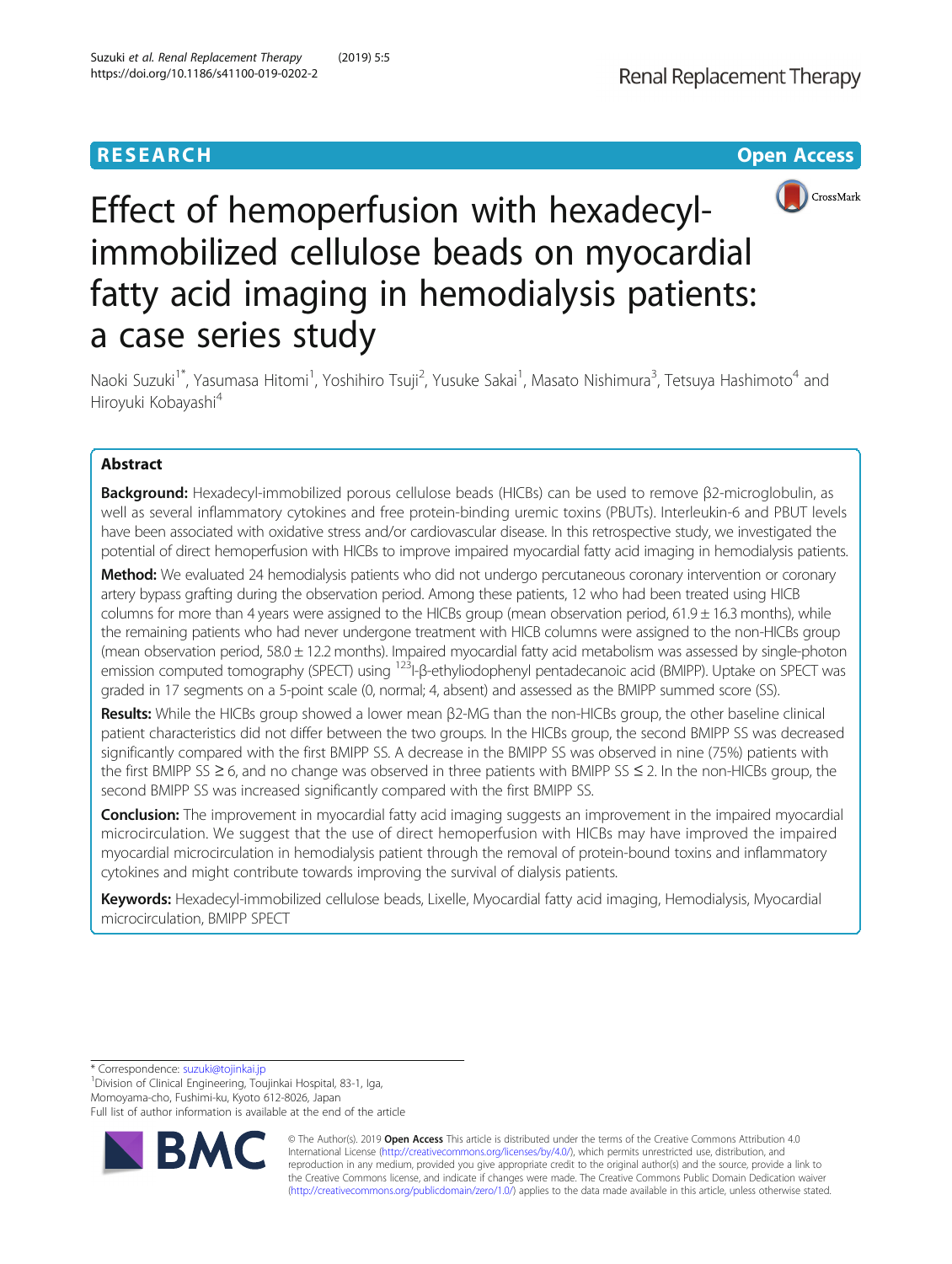## Background

Hexadecyl-immobilized porous cellulose beads (HICBs), with an appropriate pore size and a mean diameter of 460 mm and contained within a column (Lixelle; Kaneka Medix Co), were originally designed to selectively adsorb β2-microglobulin (β2-MG) through hydrophobic interactions [\[1\]](#page-5-0). Several reports have suggested that in addition to β2-MG, the Lixelle column also removes several inflammatory cytokines and free protein-binding uremic toxins (PBUTs) [\[2](#page-5-0), [3](#page-5-0)]. Dialysis patients are in a chronic, persistently activated inflammatory state, as demonstrated by both elevated inflammatory markers and proinflammatory cytokines, such as interleukin-6 (IL-6) [\[4](#page-5-0)]. Recently, IL-6 levels have been found to correlate significantly with both total and cardiovascular mortality in hemodialysis patients [[5\]](#page-5-0). Furthermore, PBUTs also accumulate in hemodialysis patients, and high circulating levels of these toxins have been associated with chronic kidney disease-related complications, including cardiovascular disease [[6,](#page-5-0) [7\]](#page-5-0).

Cardiac deaths account for the high mortality of hemodialysis patients [[8](#page-5-0)]. We have shown that impaired myocardial fatty acid metabolism, as assessed by single-photon emission computed tomography (SPECT) using <sup>123</sup>I-β-methyliodophenyl pentadecanoic acid (BMIPP), is likely to be associated with cardiac death in hemodialysis patients [[9](#page-5-0)–[12\]](#page-5-0). This predictive potential of BMIPP SPECT for cardiac death in hemodialysis patients has further been corroborated in a multicenter cohort study in Japan (B-SAFE) [\[13\]](#page-5-0). In this retrospective study, we investigated the potential of direct hemoperfusion with HICBs to improve the impaired myocardial fatty acid imaging in hemodialysis patients.

#### Methods

## Patients

The eligibility criteria for enrollment in this study were as follows: (1) patients on dialysis for 10 years or more and (2) at least 3 years between the first and second BMIPP SPECT (observation period). One hundred sixty-seven hemodialysis patients in the Toujinkai group met the eligibility criteria between April 1, 2010, and December 31, 2017. Among these patients, 22 who had been treated with HICB columns for more than 4 years were assigned to the HICBs group, and 145 patients who had never undergone treatment with HICB columns were assigned to the non-HICBs group. Through the application of the propensity score matching method, 44 patients were pair-matched (in each group). After exclusion of those patients who had undergone either percutaneous coronary intervention or coronary artery bypass grafting during the observation period, 12 patients remained in each group. Patients with BMIPP summed score (SS) of 6 or more had undergone coronary angiography, and those without significant coronary lesions were included in the study. The study was approved by the Ethics Committee for Human Research of Toujinkai Hospital. The medical records for each patient were only used. The information was anonymized for each patient so that individuals could not be identified from the medical records. The study was performed in accordance with the principles of the Declaration of Helsinki and was registered as a University Hospital Medical Information Network Clinical Trials Registry (UMIN-CTR) Clinical Trial (unique trial number: UMIN000033778) on September 1, 2018 (UMIN-CTR URL: [http://www.umin.ac.jp/ctr/index.htm\)](http://www.umin.ac.jp/ctr/index.htm).

#### Radionuclide imaging

BMIPP SPECT was performed by screening for ischemic heart disease. All patients underwent resting 123I-BMIPP SPECT after fasting for over 6 h on a midweek, non-dialysis day. The images were divided into 17 segments for semiquantitative analysis, according to the standard myocardial segmentation for tomographic heart imaging established by the American Heart Association. The amount of radioactivity taken up by each segment was graded visually and assigned an uptake score of either 0 (normal), 1 (mildly reduced), 2 (moderately reduced), 3 (severely reduced), or 4 (none). The BMIPP SPECT scores for 17 myocardial segments were designated as the BMIPP summed score (SS). BMIPP SS improvement (%) was calculated as follows: ([BMIPP SS at second BMIPP SPECT − BMIPP SS at first BMIPP SPECT]/BMIPP SS at first BMIPP SPECT)  $\times$  100.

#### Direct hemoperfusion with the HICB column

The HICBs group was treated using the Lixelle S-15 column containing HICBs for direct hemoperfusion in addition to their regular hemodialysis treatment. The column was placed in combination with a dialyzer downstream from the Lixelle S-15 via a separate connection tube.

#### Biochemical and hematological determinations

Blood samples (10 ml) were collected at the time of hemodialysis every 2 weeks to measure the routine biochemical factors (hemoglobin, urea nitrogen, creatinine, calcium, inorganic phosphorus, albumin, β2-MG, C-reactive protein, and intact parathyroid hormone were determined). The average value from each observation period was used for the biochemical and hematological data. The single-pool  $Kt/V<sub>urea</sub>$ , the normalized protein catabolism rate, and the creatinine generation rate were calculated using the formula of Shinzato et al. [\[14](#page-5-0), [15\]](#page-5-0). The Geriatric Nutritional Risk Index was calculated as follows: [1.489 × albumin  $(g/dL)] + [41.7 \times (body weight/ideal body weight)]$ [[16](#page-5-0)]. The ideal body weight was defined as the value calculated from the height and a body mass index of 22 [[16](#page-5-0)].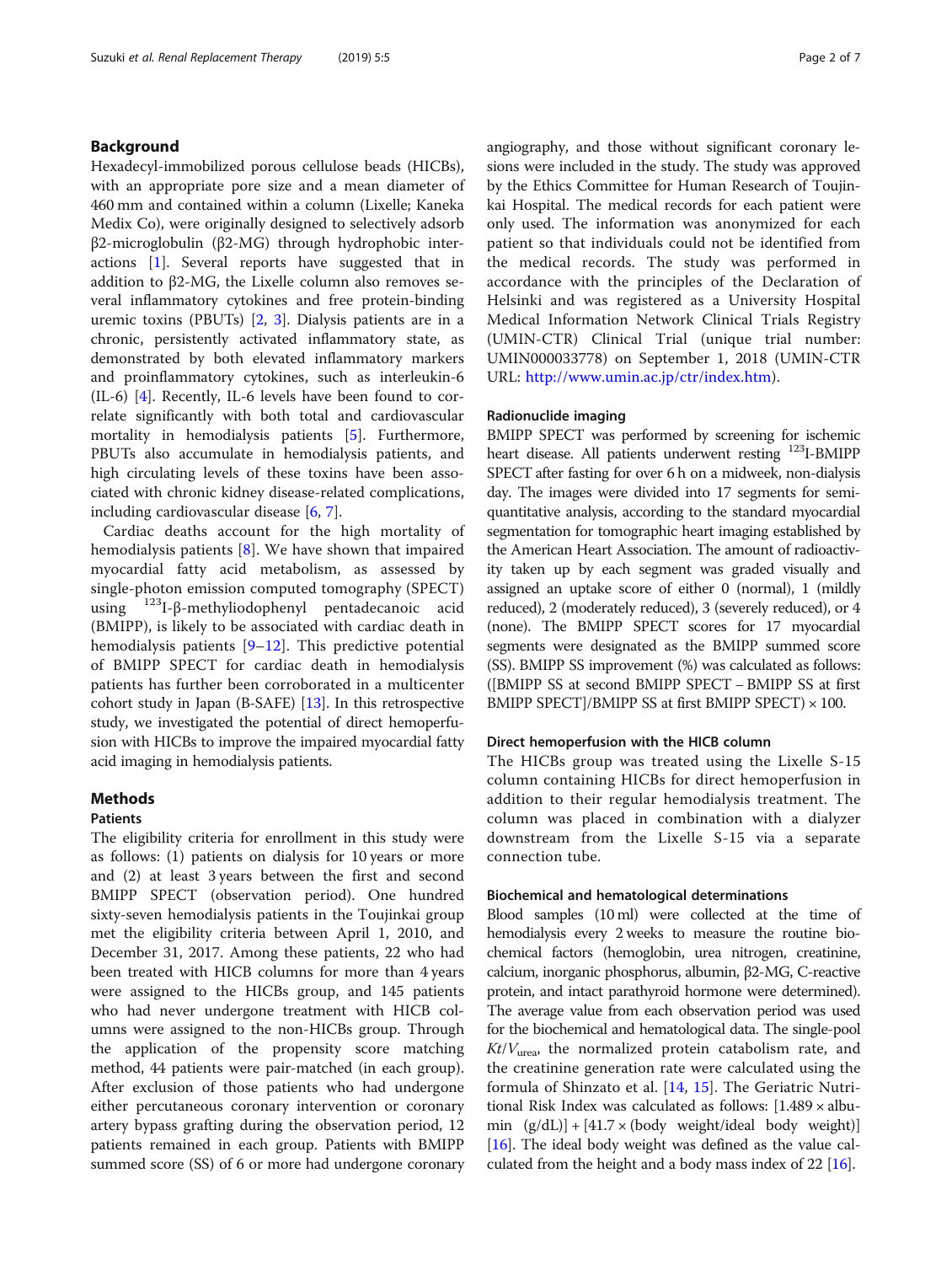## Statistical analysis

Normally distributed values were expressed as mean ± standard deviation, while the other values were expressed as the median and interquartile range. We compared either the mean or median of continuous variables using the Student  $t$  test or Mann-Whitney  $U$  test. Categorical data were analyzed using the  $\chi^2$  test. BMIPP SS values for the first and second BMIPP SPECT were compared using the Wilcoxon signed-rank test. The improvement in BMIPP SS between the HICBs and the non-HICBs groups was compared using the Mann-Whitney  $U$  test.  $p$  values < 0.05 were considered significant. All statistical analyses were performed with GraphPad Prism software version 6.05.

## Results

While the HICBs group showed a lower mean β2-MG than the non-HICBs group, the other baseline clinical patient characteristics did not differ between the two groups (Table 1). In the HICBs group, the second

Table 1 Clinical characteristics of the HICBs and non-HICBs groups

| Variables                                         | HICBs $(n = 12)$    | Non-HICBs $(n = 12)$ | $p$ value |
|---------------------------------------------------|---------------------|----------------------|-----------|
| Age, years                                        | $64.4 \pm 9.6$      | $65.0 \pm 10.1$      | 0.8857    |
| Male, n (%)                                       | 6(50.0)             | 6(50.0)              | 1.0000    |
| Hemodialysis duration, years                      | $26.3 \pm 7.9$      | $20.8 \pm 6.7$       | 0.0785    |
| Observation period, months                        | $61.9 \pm 16.3$     | $58.0 \pm 12.2$      | 0.5120    |
| Diabetes mellitus, n (%)                          | 2(16.7)             | 1(8.3)               | 0.8913    |
| Dry weight, kg                                    | $51.3 \pm 9.6$      | 47.13                | 0.2595    |
| Body mass index, kg/m <sup>2</sup>                | $20.5 \pm 3.6$      | $19.4 \pm 2.5$       | 0.7984    |
| Cardiothoracic rate, %                            | $50.7 \pm 4.9$      | $51.7 \pm 4.8$       | 0.3092    |
| Systolic blood pressure before dialysis, mmHg     | $137.6 \pm 25.9$    | $140.4 \pm 14.1$     | 0.7551    |
| Diastolic blood pressure before dialysis, mmHg    | $74.8 \pm 14.9$     | $75.1 \pm 10.3$      | 0.9497    |
| BMIPP summed score at first BMIPP SPECT           | $6(3.0-17.5)$       | $6(2.0-9.5)$         | 0.3645    |
| Hemoglobin, g/dl                                  | $10.8 \pm 0.5$      | $10.6 \pm 0.5$       | 0.4212    |
| Urea nitrogen, mg/dl                              | $57.8 \pm 7.12$     | $58.7 \pm 7.5$       | 0.7738    |
| Creatinine, mg/dl                                 | $9.0 \pm 2.3$       | $10.1 \pm 2.7$       | 0.3126    |
| Calcium mg/dl                                     | $8.7 \pm 0.45$      | $8.6 \pm 0.6$        | 0.7557    |
| Inorganic phosphorus, mg/dl                       | $5.3 \pm 0.8$       | $5.5 \pm 0.8$        | 0.4139    |
| Albumin, g/dl                                     | $3.7 \pm 0.3$       | $3.6 \pm 0.44$       | 0.6687    |
| β2-microglobulin, mg/l                            | $23.0 \pm 4.6$      | $29.2 \pm 5.2$       | 0.0056    |
| C-reactive protein, mg/dl                         | $0.42(0.14 - 0.98)$ | $0.58(0.16-1.1)$     | 0.9310    |
| Parathyroid hormone-intact, pg/ml                 | 88.7 (29.5-166.3)   | 62.8 (16.3-139.5)    | 0.3708    |
| Dialysis mode (hemodialysis/hemodiafiltration), n | 12/0                | 10/2                 | 0.4783    |
| Dialysis time, h                                  | $4.2 \pm 0.4$       | $4.6 \pm 0.6$        | 0.0538    |
| Single pool Kt/V urea                             | $1.93 \pm 0.27$     | $2.01 \pm 0.32$      | 0.5016    |
| Normalized protein catabolism rate, g/kg/day      | $0.86 \pm 0.11$     | $0.89 \pm 0.09$      | 0.4212    |
| Geriatric Nutritional Risk Index                  | $92.9 \pm 4.2$      | $90.9 \pm 9.5$       | 0.5092    |
| Creatinine generation rate, %                     | $93.5 \pm 20.8$     | $109.0 \pm 26.5$     | 0.1234    |
| Medications                                       |                     |                      |           |
| a1 blockers, n (%)                                | 1(8.3)              | 2(16.7)              | 0.5371    |
| $\beta$ 1 blockers, n (%)                         | 1(8.3)              | 4(33.3)              | 0.1316    |
| Calcium channel blockers, n (%)                   | 6(50.0)             | 7(58.3)              | 0.6820    |
| Nitrates, n (%)                                   | 0(0.0)              | 0(0.0)               |           |
| Angiotensin-converting enzyme inhibitors, n (%)   | 1(8.3)              | 2(16.7)              | 0.5371    |
| Angiotensin II receptor blockers, n (%)           | 2(16.7)             | 2(16.7)              | 1.0000    |
| Antiplatelet drugs, n (%)                         | 5(41.7)             | 3(25.0)              | 0.3865    |
| Stains, $n$ (%)                                   | 1(8.3)              | 1(8.3)               | 1.0000    |
|                                                   |                     |                      |           |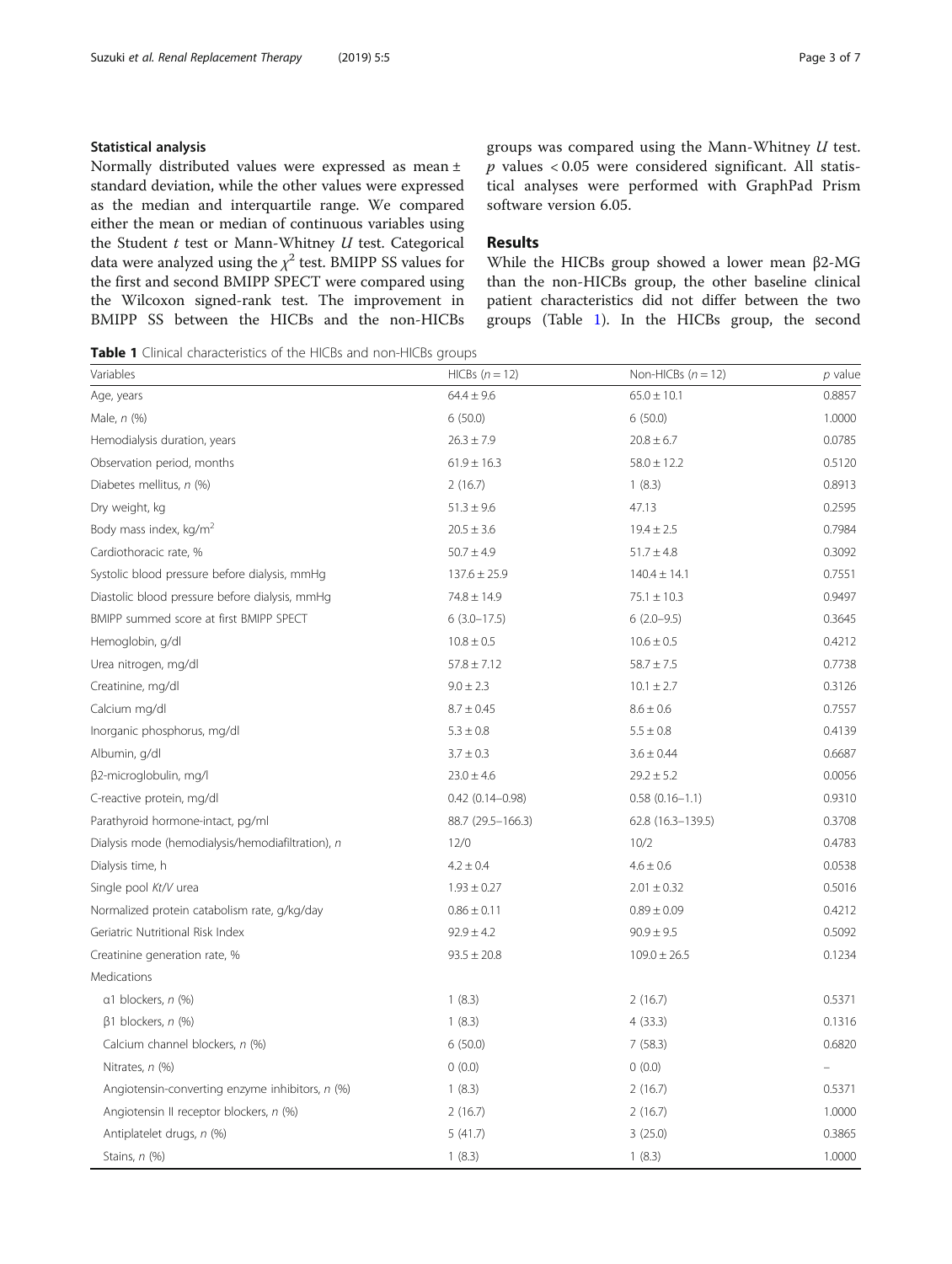BMIPP SS decreased significantly compared with the first BMIPP SS (Fig. 1). Decreases in the BMIPP SS were observed in nine (75%) patients with a first BMIPP SS of  $\geq 6$ , and no changes were observed in three patients with BMIPP SS  $\leq$  2. In the non-HICBs group, the second BMIPP SS was increased significantly compared with the first BMIPP SS. The BMIPP improvement was significant in the HICBs group  $(-66.7%)$  compared with the non-HICBs group (17.1%) (Fig. [2](#page-4-0)). Figure [3](#page-4-0) shows the representative BMIPP SPECT images of the participant treated with the HICB column.

## **Discussion**

Impaired fatty acid metabolism and the consequent accumulation of acyl CoA are the characteristics of renal failure [\[17](#page-6-0)]. In our previous study, we reported that the improvement of impaired myocardial fatty acid metabolism reduced the risk of cardiac death in hemodialysis patients who did not have obstructive coronary artery disease [\[18\]](#page-6-0). In the present study, we investigated the potential of direct hemoperfusion with HICBs to improve impaired myocardial fatty acid imaging in hemodialysis patients. As a result, BMIPP SS decreased significantly in the HICBs group but increased significantly in the non-HICBs group after about 5 years. Furthermore, the changes in BMIPP SS showed improvements in the HICBs group compared with that in the non-HICBs group. These novel results suggest that the long-term use of a HICB column may improve the myocardial fatty acid metabolism in hemodialysis patients.

In hemodialysis patients, myocardial fatty acid metabolism tends to impair myocardial fatty acid imaging, even in the absence of obstructive coronary lesions [\[24](#page-6-0)]. One of the main factors of impairing the myocardial fatty acid metabolism is considered to be a reduction in

the myocardial blood supply due to the disorder(s) in the myocardial microcirculation [\[18](#page-6-0)]. In pathological studies, the unique findings of intramyocardial arteriolar thickening, reduced capillary density, and myocardial fibrosis of the heart have been observed in hemodialysis patients [[19](#page-6-0)–[21](#page-6-0)]. These myocardial abnormalities can lead to myocardial microcirculatory disturbances. The presence of these pathologies in hemodialysis patients indicates that myocardial cells are more susceptible to reduced myocardial blood supply than in non-dialysis patients and likely contribute to the impairment in myocardial fatty acid metabolism.

Many studies have reported that oxidative stress is one of the risk factors that plays an important role in the myocardial microcirculation. Kaufmann et al. [[22](#page-6-0)] reported that the noxious prooxidant effects of smoking extend beyond the epicardial arteries to the coronary microcirculation and affect the regulation of myocardial blood flow. Basili et al. [[23\]](#page-6-0) implicated oxidative stress in poor myocardial microcirculation after percutaneous coronary intervention. They also reported that impaired myocardial microcirculation was improved by vitamin C administration [[22,](#page-6-0) [23](#page-6-0)]. Furthermore, previous studies have suggested that oxidative stress, mediated by the oxidase activity of nicotinamide adenine dinucleotide phosphate (NADPH), may be involved in the cardiac dysfunction caused by hypertension, diabetes, obesity, cytokines, and aging [[24](#page-6-0)–[27\]](#page-6-0).

HICBs adsorb free protein-bound uremic toxins (e.g., free indoxyl sulfate  $(IS)$  and free *p*-cresyl sulfate  $(PCS)$ ) that are involved in oxidative stress [[3\]](#page-5-0). IS has been shown to induce the production of reactive oxygen species in vitro [\[28](#page-6-0)–[30\]](#page-6-0). In addition, it has been reported that IS strongly decreases the total glutathione levels, which is the most active non-enzymatic antioxidant in

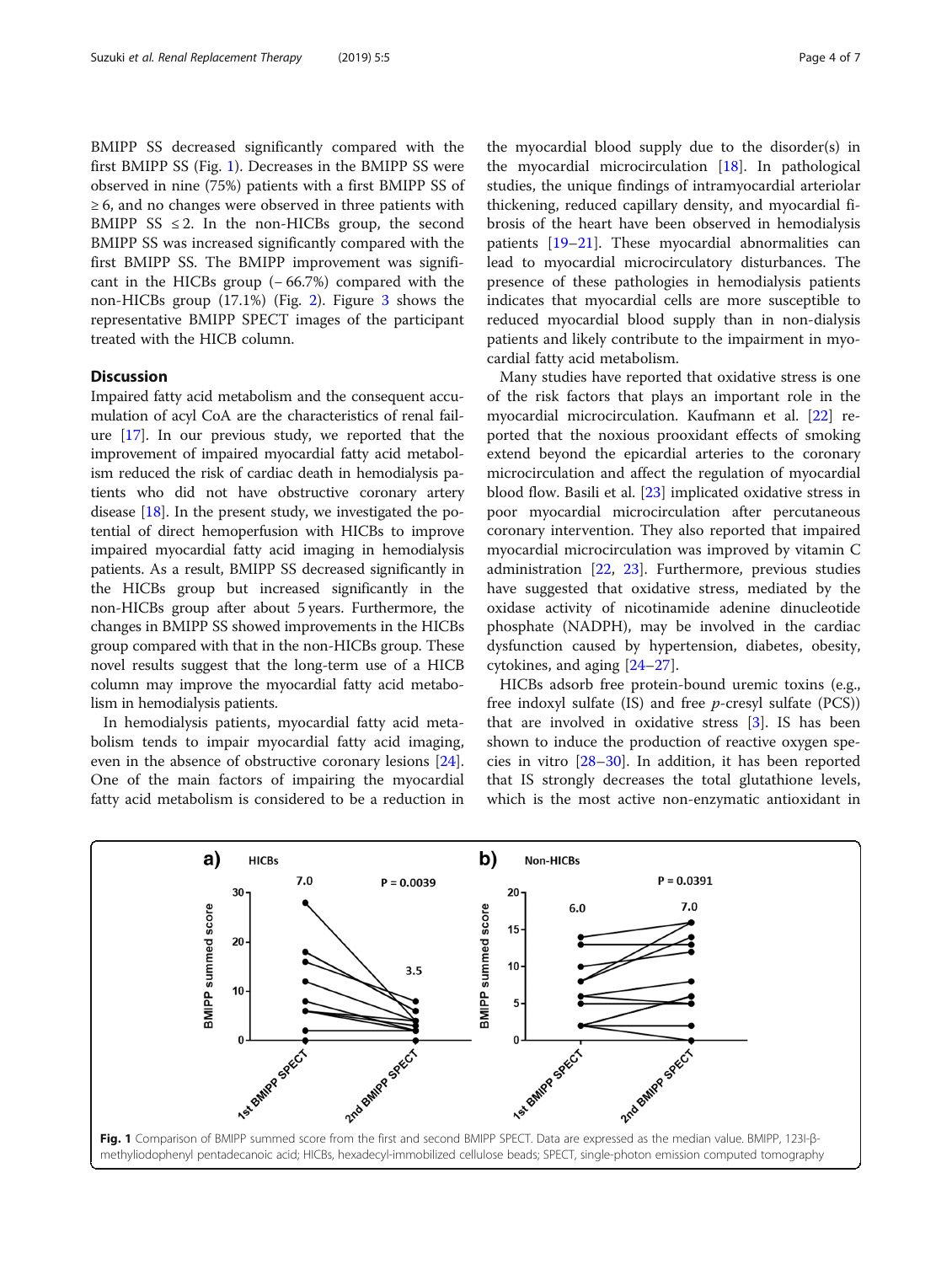endothelial cells [\[30](#page-6-0)]. Han et al. [[31\]](#page-6-0) reported that the cardiac toxicity of PCS is at least partly attributable to induced NADPH oxidase activity and the production of reactive oxygen species that facilitate cardiac apoptosis and results in diastolic dysfunction. In the present study, since we did not measure the concentration of PBUTs in the blood, its changes could not be reported. However, the combination treatment of HICB column and diffusion with direct hemoperfusion and hemodialysis may be able to maintain lower serum PBUT level.

HICBs also adsorb inflammatory cytokines, such as IL-6 [[2\]](#page-5-0). Recently, Danesh et al. [\[32](#page-6-0)] prospectively evaluated

tomography; HICBs, hexadecyl-immobilized cellulose beads

two large population-based cohorts and, in a systematic review, demonstrated associations between long-term circulating IL-6 levels with fatal and non-fatal coronary heart disease (CHD) risk. They concluded that long-term elevations of IL-6 are associated with CHD risk to a similar level as some of the major established risk factors. In addition, Aker et al.  $[33]$  $[33]$  suggested that the IL6 G-174C polymorphism is associated with both mortality and cardiovascular complications in chronic kidney disease patients. These findings suggest that IL-6 is associated with cardiac abnormalities. In the present study, since we did not measure the concentration of IL-6 in the blood, its changes could not be reported. CRP, which is produced by IL-6, was similar between the groups and was low. IL-6 and CRP have been reported to correlate  $[34]$ . Thus, we consider that IL-6 levels were low in both groups.

This study has several limitations. The patients with dialysis-related amyloidosis who were permitted to use the HICB column by Japanese health insurance were assigned to the HICBs group. Originally, the HICB column was used for adsorption of β2-MG. Thus, the β2-MG levels were not similar between the groups. Furthermore, differences in the dialysis treatment conditions were not considered among the study patients. These characteristics of our study population might have influenced the effect of HICB columns on the BMIPP SPECT images. In the present study, we were unable to explain why the first BMIPP SS in the HICBs group already treated with HICBs was high. Additionally, we were unable to clarify the findings because the ultrasound cardiography findings were not obtained at the same time as the BMIPP SPECT was performed. Since this study was a retrospective study with a small sample size, a larger multicenter, double-blinded trial is needed



 $-200$ 

 $P < 0.0001$ 

400

<span id="page-4-0"></span>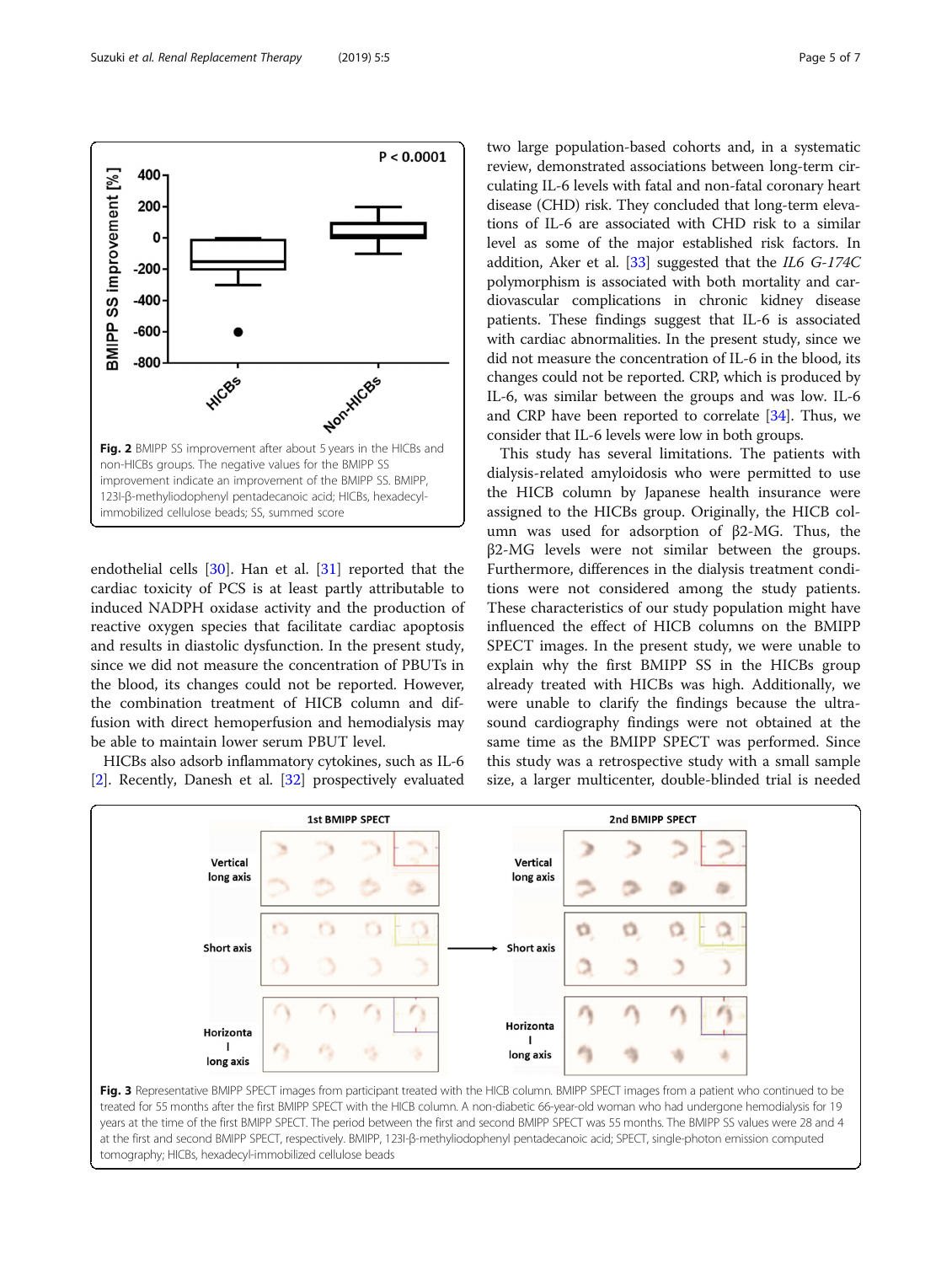<span id="page-5-0"></span>to clarify the clinical efficacy of HICBs in improving myocardial fatty acid metabolisms in this population.

In this study, since the blood levels of PBUTs and IL-6 were not measured, it was not clear whether these concentrations would have been different between the two groups. Therefore, we were unable to conclude that the HICB columns improved the myocardial microcirculation. However, we suggested that long-term use of direct hemoperfusion with HICB columns improved the impaired myocardial fatty acid imaging in hemodialysis patients. Based on the results of previous studies, we believe that improving myocardial fatty acid metabolism imaging could improve the impaired myocardial microcirculation through the removal of protein-bound toxins and inflammatory cytokines.

## Conclusion

Our data indicate that the long-term use of an HICB column likely improved the impaired myocardial fatty acid imaging in hemodialysis patients. Further studies are needed to further elucidate the mechanism responsible.

#### Abbreviations

BMIPP: 123I-β-methyliodophenyl pentadecanoic acid; CHD: Coronary heart disease; HICBs: Hexadecyl-immobilized porous cellulose beads; IL-6: Interleukin-6; IS: Indoxyl sulfate; PBUTs: Protein-binding uremic toxins; PCS: p-Cresyl sulfate; SPECT: Single-photon emission computed tomography; SS: Summed score; β2-MG: β2-microglobulin

#### Acknowledgements

None.

#### Funding

Not applicable.

## Availability of data and materials

The datasets from the current study are available from the corresponding author upon request.

#### Authors' contributions

NS and MN designed the study. NS performed the statistical analysis and wrote the manuscript. All other authors contributed to the study design, data collection, analysis, and writing of the manuscript. All authors read and approved the final manuscript.

#### Ethics approval and consent to participate

The Ethics Committee for Human Research of Toujinkai Hospital approved this study [2018-05]. We did not explain the study to each patient because this study was a retrospective epidemiological study. We used the patient's medical record only. The participants' information \was anonymized, so that individuals could not be identified from the medical records. The study was performed in accordance with the principles of the declaration of Helsinki.

#### Consent for publication

Not applicable

#### Competing interests

The authors declare that they have no competing interests.

#### Publisher's Note

Springer Nature remains neutral with regard to jurisdictional claims in published maps and institutional affiliations.

#### Author details

1 Division of Clinical Engineering, Toujinkai Hospital, 83-1, Iga, Momoyama-cho, Fushimi-ku, Kyoto 612-8026, Japan. <sup>2</sup>Faculty of Health Science, Morinomiya University of Medical Sciences, Osaka, Japan. <sup>3</sup>Cardiovascular Division, Toujinkai Hospital, Kyoto, Japan. <sup>4</sup>Department of Urology, Toujinkai Hospital, Kyoto, Japan.

## Received: 4 October 2018 Accepted: 21 January 2019 Published online: 01 February 2019

#### References

- 1. Gejyo F, Homma N, Hasegawa S, Arakawa M. A new therapeutic approach to dialysis amyloidosis: intensive removal of beta 2-microglobulin with adsorbent column. Artif Organs. 1993;17:240–3.
- 2. Tsuchida K, Takemoto Y, Nakamura T, Fu O, Okada C, Yamagami S, Kishimoto T. Lixelle adsorbent to remove inflammatory cytokines. Artif Organs. 1998;22:64-7.
- 3. Yamamoto S, Sato M, Sato Y, Wakamatsu T, Takahashi Y, Iguchi A, Omori K, Suzuki Y, Ei I, Kaneko Y, Goto S, Kazama JJ, Gejyo F, Narita I. Adsorption of protein-bound uremic toxins through direct hemoperfusion with hexadecylimmobilized cellulose beads in patients undergoing hemodialysis. Artif Organs. 2018;42:88–93.
- 4. Stenvinkel P. Inflammation in end-stage renal disease: the hidden enemy. Nephrology. 2006;11:36–41.
- 5. Panichi V, Maggiore U, Taccola D, Migliori M, Rizza GM, Consani C, Bertini A, Sposini S, Perez-Garcia R, Rindi P, Palla R, Tetta C. Interleukin-6 is a stronger predictor of total and cardiovascular mortality than C-reactive protein in haemodialysis patients. Nephrol Dial Transplant. 2004;19:1154–60.
- 6. Vanholder R, Schepers E, Pletinck A, Nagler EV, Glorieux G. The uremic toxicity of indoxyl sulfate and pcresyl sulfate: a systematic review. J Am Soc Nephrol. 2014;25:1897–907.
- 7. Moradi H, Sica DA, Kalantar-Zadeh K. Cardiovascular burden associated with uremic toxins in patients with chronic kidney disease. Am J Nephrol. 2013;38:136–48.
- 8. Foley RN, Parfrey PS, Sarnak MJ. Epidemiology of cardiovascular disease in chronic renal disease. J Am Soc Nephrol. 1998;9(Suppl 12):S16–23.
- 9. Nishimura M, Tsukamoto K, Tamaki N, Kikuchi K, Iwamoto N, Ono T. Risk stratification for cardiac death of hemodialysis patients without obstructive coronary artery disease. Kidney Int. 2011;79:363–71.
- 10. Nishimura M, Hashimoto T, Kobayashi H, Fukuda T, Okino K, Yamamoto N, Fujita H, Inoue Tsunehiko Nishimura N, Ono T. Myocardial scintigraphy using a fatty acid analogue detects coronary artery disease in hemodialysis patients. Kidney Int. 2004;66:811–9.
- 11. Cerqueira MD, Weissman NJ, Dilsizian V, Jacobs AK, Kaul S, Laskey WK, Pennell DJ, Rumberger JA, Ryan T, Verani MS, American Heart Association Writing Group on Myocardial Segmentation and Registration for Cardiac Imaging. Standardized myocardial segmentation and nomenclature for tomographic imaging of the heart. A statement for healthcare professionals from the Cardiac Imaging Committee of the Council on Clinical Cardiology of the American Heart Association. Circulation. 2002;105:539–42.
- 12. Sahn DJ, DeMaria A, Kisso J, Weyman A. The Committee on Mmode Standardization of the American Society of Echocardiography: recommendations regarding quantitation in Mmode echocardiography: results of a survey of echocardiographic measurements. Circulation. 1978;58:1072–83.
- 13. Moroi M, Tamaki N, Nishimura M, Haze K, Nishimura T, Kusano E, Akiba T, Sugimoto T, Hase H, Hara K, Nakata T, Kumita S, Nagai Y, Hashimoto A, Momose M, Miyakoda K, Hasebe N, Kikuchi K. Association between abnormal myocardial fatty acid metabolism and cardiac-derived death among patients undergoing hemodialysis: results from a cohort study in Japan. Am J Kidney Dis. 2013;61:466–75.
- 14. Shinzato T, Nakai S, Fujita Y, Takai I, Morita H, Nakane K, Maeda K. Determination of Kt/V and protein catabolic rate using pre- and postdialysis blood urea nitrogen concentrations. Nephron. 1994;67(3):280–90.
- 15. Shinzato T, Nakai S, Miwa M, Iwayama N, Takai I, Matsumoto Y, Morita H, Maeda K. New method to calculate creatinine generation rate using preand postdialysis creatinine concentrations. Artif Organs. 1997;21(8):864–72.
- 16. Yamada K, Furuya R, Takita T, Maruyama Y, Yamaguchi Y, Ohkawa S, Kumagai H. Simplified nutritional screening tools for patients on maintenance hemodialysis. Am J Clin Nutr. 2008;87:106–13.